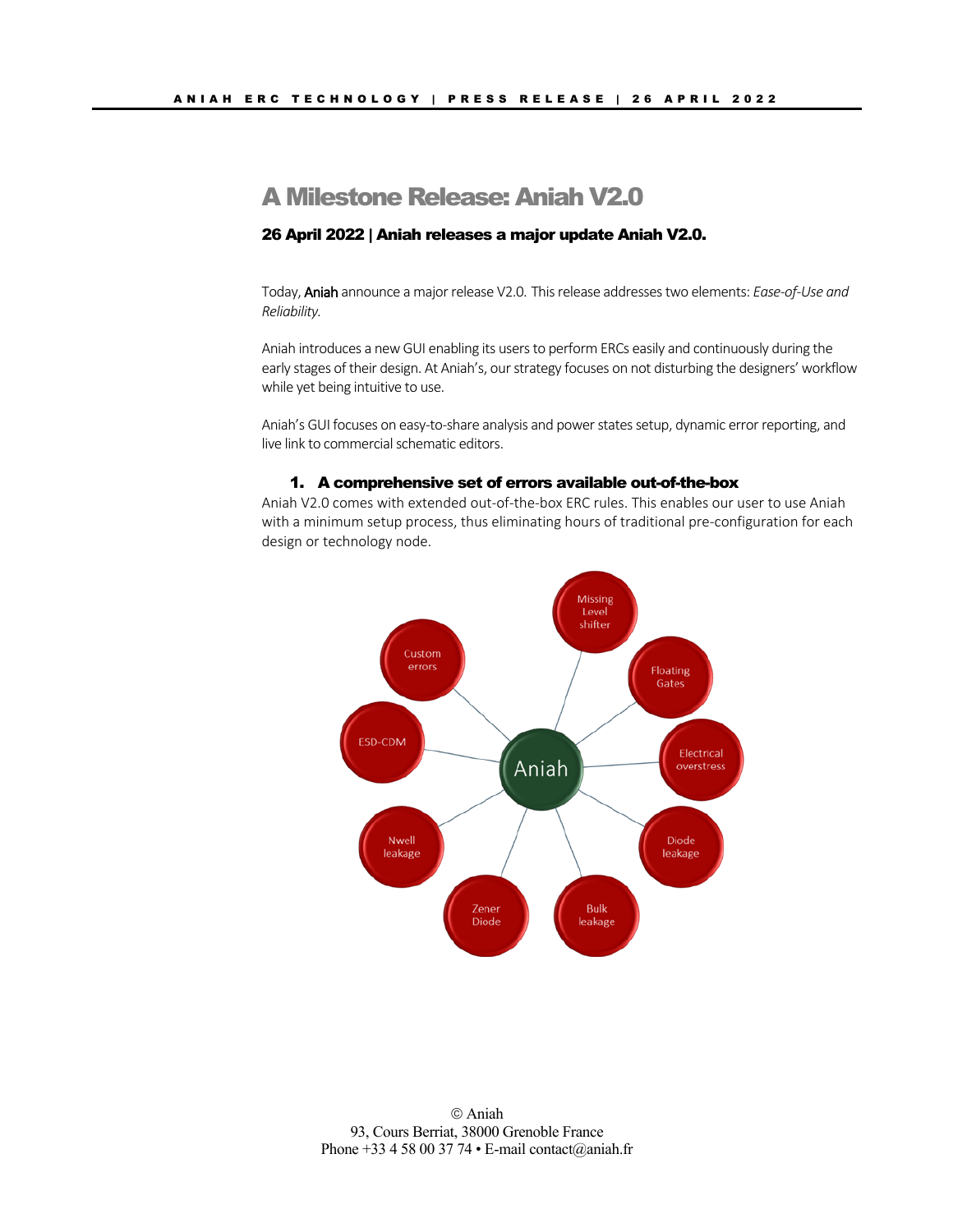### 2. Web-based Collaborative GUI

Aniah GUI is built from the ground up with a mindset to be modern and attractive to use. It is readily accessible from any web browser.



**Fig1:** A secured web-based GUI easily deployed and locked in your local network

Once logged in, Aniah's users are greeted with relevant information to allow them to pick up on ongoing analysis, create one from scratch or review an ERC error report with their colleagues.

| A Aniah                      | $\times$ +                                                                                                                                                                |                                              |                                                                                            |                         |                                                                                                    |                       |                                                                         | $\Box$<br>$\times$<br>$\sim$                       |  |
|------------------------------|---------------------------------------------------------------------------------------------------------------------------------------------------------------------------|----------------------------------------------|--------------------------------------------------------------------------------------------|-------------------------|----------------------------------------------------------------------------------------------------|-----------------------|-------------------------------------------------------------------------|----------------------------------------------------|--|
| $C$ $\Omega$<br>$\leftarrow$ | a sandbox aniah.fr/dashboard                                                                                                                                              |                                              |                                                                                            |                         |                                                                                                    |                       | $O1$ $\mathcal{A}2$                                                     | ω<br>$\Delta$<br>п<br>в.                           |  |
| Aniah was                    |                                                                                                                                                                           |                                              |                                                                                            |                         |                                                                                                    |                       |                                                                         | ü<br>$\bullet$                                     |  |
| <b>A</b> Overview            | My projects                                                                                                                                                               |                                              |                                                                                            |                         | My last analyses                                                                                   |                       |                                                                         |                                                    |  |
| Workspace                    | Name                                                                                                                                                                      | Beginning                                    | Ending                                                                                     | <b>Actions</b>          | Name                                                                                               | Date                  | Project                                                                 | Actions                                            |  |
| <b>12</b> Settings           | aniah                                                                                                                                                                     |                                              |                                                                                            | $+6$                    | Demo06                                                                                             |                       | aniah                                                                   | O                                                  |  |
| My account                   |                                                                                                                                                                           |                                              | $1 - 1$ of 1                                                                               | $\langle \cdot \rangle$ | Demo06                                                                                             |                       | aniah                                                                   | ō                                                  |  |
|                              |                                                                                                                                                                           |                                              |                                                                                            |                         | firedemo_details<br>BufferDemo_v2                                                                  |                       | aniah<br>aniah                                                          | Ō<br>n.                                            |  |
|                              |                                                                                                                                                                           |                                              |                                                                                            |                         | BufferDemo                                                                                         |                       | aniah                                                                   | Ō                                                  |  |
|                              |                                                                                                                                                                           |                                              |                                                                                            |                         |                                                                                                    |                       |                                                                         |                                                    |  |
|                              |                                                                                                                                                                           |                                              |                                                                                            |                         |                                                                                                    |                       |                                                                         | $1 - 5$ of 10<br>$\left\langle \cdot\right\rangle$ |  |
|                              |                                                                                                                                                                           |                                              |                                                                                            |                         |                                                                                                    |                       |                                                                         |                                                    |  |
|                              | My live analyses                                                                                                                                                          |                                              |                                                                                            |                         |                                                                                                    |                       |                                                                         |                                                    |  |
|                              | FireDemo                                                                                                                                                                  | $\circ$<br>÷                                 | TC04_Diode_Leakage                                                                         | $\circ$<br>÷            | TC01_LS                                                                                            | $\ddot{\circ}$<br>$+$ | TC02_EOS                                                                | ÷<br>$\circ$                                       |  |
|                              | CDL file<br><b>UCOL/FreiDemo.off</b>                                                                                                                                      | FireDemo_v2/inpu                             | CDL file:<br>Leakage/TC04.Diode.Leakage.cdf                                                | Sandbox/TCD4_Diode      | CDL file:<br>01.LSof                                                                               | Swidbox/TO01.LS/TC    | CDL file:<br>$CQ2$ $EOS$ $CQ$                                           | Sendbox/TC02_EOS/T                                 |  |
|                              | Technos<br>file:<br>t/technos.csv                                                                                                                                         | FreDemo_v2/inpu                              | Technos<br>file<br>Leskage/technos.csv                                                     | Sandbox/TC04.Diode.     | <b>Technos</b><br>file:<br>hnos.csv                                                                | Sandbox/T001_LS/tec   | Technos<br>$\overline{chros}$ $\overline{csw}$<br>file:                 | Sendbox/TC02_EOS/te                                |  |
|                              | Started at:<br>uropean Summer Time)                                                                                                                                       | Wed Apr 13 2022 07:43:43 GMT+0200 (Central E | Wed Apr 13 2022 07:43:44 GMT+0200 (Central E<br>Started at:<br><b>uropean Summer Time)</b> |                         | Wed Apr 13 2022 07:43:44 GMT+0200 (Central E<br>Started at:<br>uropean Summer Time)                |                       | Started at:<br>uropean Summer Time)                                     | Wed Apr 13 2022 07:43:47 GMT+0200 (Central E       |  |
|                              | <b>Updated at:</b><br>uropean Summer Time)<br><b>Flow</b>                                                                                                                 | Thu Apr 14 2022 09:27:01 GMT+0200 (Central E | Updeted at: Wed Apr 13 2022 07:43:44 GMT+0200 (Central E<br>Flow                           |                         | Thu Apr 14 2022 09:22:58 GMT+0200 (Central E<br>uropean Summer Time)<br>Updated at:<br><b>Flow</b> |                       | Updated at: Wed Apr 13 2022 07:43:47 GMT+0200 (Central E<br><b>Flow</b> |                                                    |  |
|                              | Error reporting<br>position:                                                                                                                                              |                                              | <b>Enor reporting</b><br>position:                                                         |                         | Error reporting<br>position:                                                                       |                       | Error reporting configuration<br>position:                              |                                                    |  |
|                              |                                                                                                                                                                           |                                              |                                                                                            |                         |                                                                                                    |                       |                                                                         |                                                    |  |
|                              | TC03_Bulk_Leakage                                                                                                                                                         |                                              |                                                                                            |                         |                                                                                                    |                       |                                                                         | ÷<br>$\circ$                                       |  |
|                              | COL file:<br><b>Technos file</b>                                                                                                                                          |                                              | Sandbox/TC03_Bulk_Leakage/TC03_Bulk_Leakage.cdl<br>Sandbox/TC03_Bulk_Leakage/technos.csv   |                         |                                                                                                    |                       |                                                                         |                                                    |  |
|                              | Wed Apr 13 2022 07:43:49 GMT+0200 (Central European Summer Time)<br>Started at:<br><b>Updated at:</b><br>Wed Apr 13 2022 07:43:49 GMT+0200 (Central European Summer Time) |                                              |                                                                                            |                         |                                                                                                    |                       |                                                                         |                                                    |  |
|                              | Flow position:                                                                                                                                                            | Global configuration                         |                                                                                            |                         |                                                                                                    |                       |                                                                         |                                                    |  |
|                              |                                                                                                                                                                           |                                              |                                                                                            |                         |                                                                                                    |                       |                                                                         |                                                    |  |

**Fig2:** Aniah's user dashboard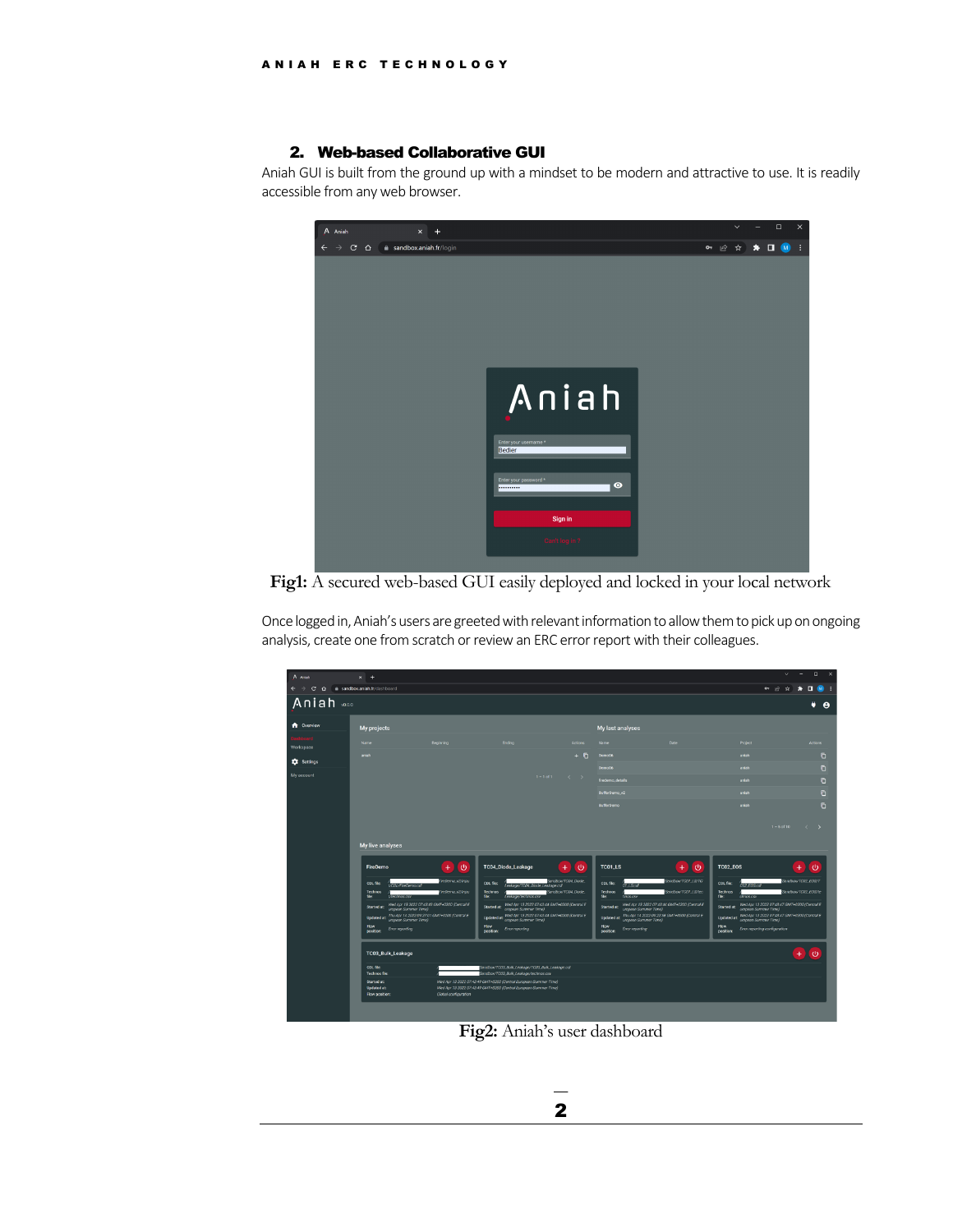Presented with different live-analysis cards, Aniah's users can choose one to follow up on them. Aniah allows multiple users to share and view an ongoing analysis in one session.

|                                             |                                                                                         | - Flow Position                                                                                                                                                                                      |  |  |  |
|---------------------------------------------|-----------------------------------------------------------------------------------------|------------------------------------------------------------------------------------------------------------------------------------------------------------------------------------------------------|--|--|--|
| Aniah voor                                  |                                                                                         | ö                                                                                                                                                                                                    |  |  |  |
| <b>A</b> Overview<br>Dashboard<br>Norkspace | $\Psi$ PLL_IP $\times$<br>۰<br>Demo ×<br><b>BE</b><br>BE                                | ിധ<br>LiveLink                                                                                                                                                                                       |  |  |  |
| <b>1</b> Settings<br>My account             | $\circ$<br>$\bullet$<br>Global configuration<br>Powers<br>Error reporting configuration | $\circ$<br>×<br>INFORMATION: "gui" option is forced<br>Error reporting<br>to: "true"<br>INFORMATION: Connected to the GUI<br>server, you can now use the Aniah<br>application in your web browser to |  |  |  |
| Demo $\times$<br><b>BE</b><br>VI            | CDL file<br>PLL_IP.cdl                                                                  | control the analysis                                                                                                                                                                                 |  |  |  |
|                                             | Technos file<br>technos.csv                                                             |                                                                                                                                                                                                      |  |  |  |
|                                             | Power file<br>power.csv                                                                 |                                                                                                                                                                                                      |  |  |  |
|                                             |                                                                                         | <b>Next</b>                                                                                                                                                                                          |  |  |  |

**Fig3:** Aniah's user sharable and re-usable Power States setup

|                                                                                               |                                                            |                           |                                | Power Supply<br>Table                            |            |                                       |                                                                                                                                                                                                                                            |                     |
|-----------------------------------------------------------------------------------------------|------------------------------------------------------------|---------------------------|--------------------------------|--------------------------------------------------|------------|---------------------------------------|--------------------------------------------------------------------------------------------------------------------------------------------------------------------------------------------------------------------------------------------|---------------------|
| Aniah voo                                                                                     |                                                            |                           |                                |                                                  |            |                                       |                                                                                                                                                                                                                                            | $\bullet$ $\bullet$ |
| <b>f</b> Overview<br>Dashboard<br>$\overline{\phantom{a}}$<br><b>1</b> Settings<br>My account | $\bullet$ Demo $\times$<br>BE                              |                           |                                |                                                  |            |                                       |                                                                                                                                                                                                                                            | LiveLink U          |
|                                                                                               | $\bullet$<br>U<br>Global configuration<br>Powers<br>$^{+}$ |                           |                                | $\sqrt{3}$<br>Error reporting configuration      |            | и<br><b>Error reporting</b>           | INFORMATION: "gui" option is forced to: "true"<br>INFORMATION: Connected to the GZI server, you can now use the Aniah<br>application in your web browser to control the mealysis<br>INFORMATION: Aniah version vil.e.1<br>INFORMATION: Top |                     |
|                                                                                               | Subcircuit<br>toplevel<br>toplevel                         | Net<br>VOL.100<br>gnd_top | Power type<br>supply<br>supply | Voltages<br>$\overline{\mathbf{3}}$<br>$\bullet$ | Dependency | Actions<br>$\lambda$ x<br>$\lambda$ x |                                                                                                                                                                                                                                            |                     |
|                                                                                               |                                                            |                           |                                | Edit a power<br>Subcircuit *<br>Power type *     |            | $Net*$<br>Dependency<br>None          |                                                                                                                                                                                                                                            |                     |
|                                                                                               | Previous                                                   |                           |                                | Voltage  O Dependency<br>Voltage *               | Add        |                                       | New entry                                                                                                                                                                                                                                  |                     |
|                                                                                               |                                                            |                           |                                | $\sim$ $\sim$ $\sim$ $\sim$                      |            |                                       | 0k<br>Cancel                                                                                                                                                                                                                               |                     |

Add/Edit Power supply

**Fig4:** Aniah's user sharable and re-usable Power States setup